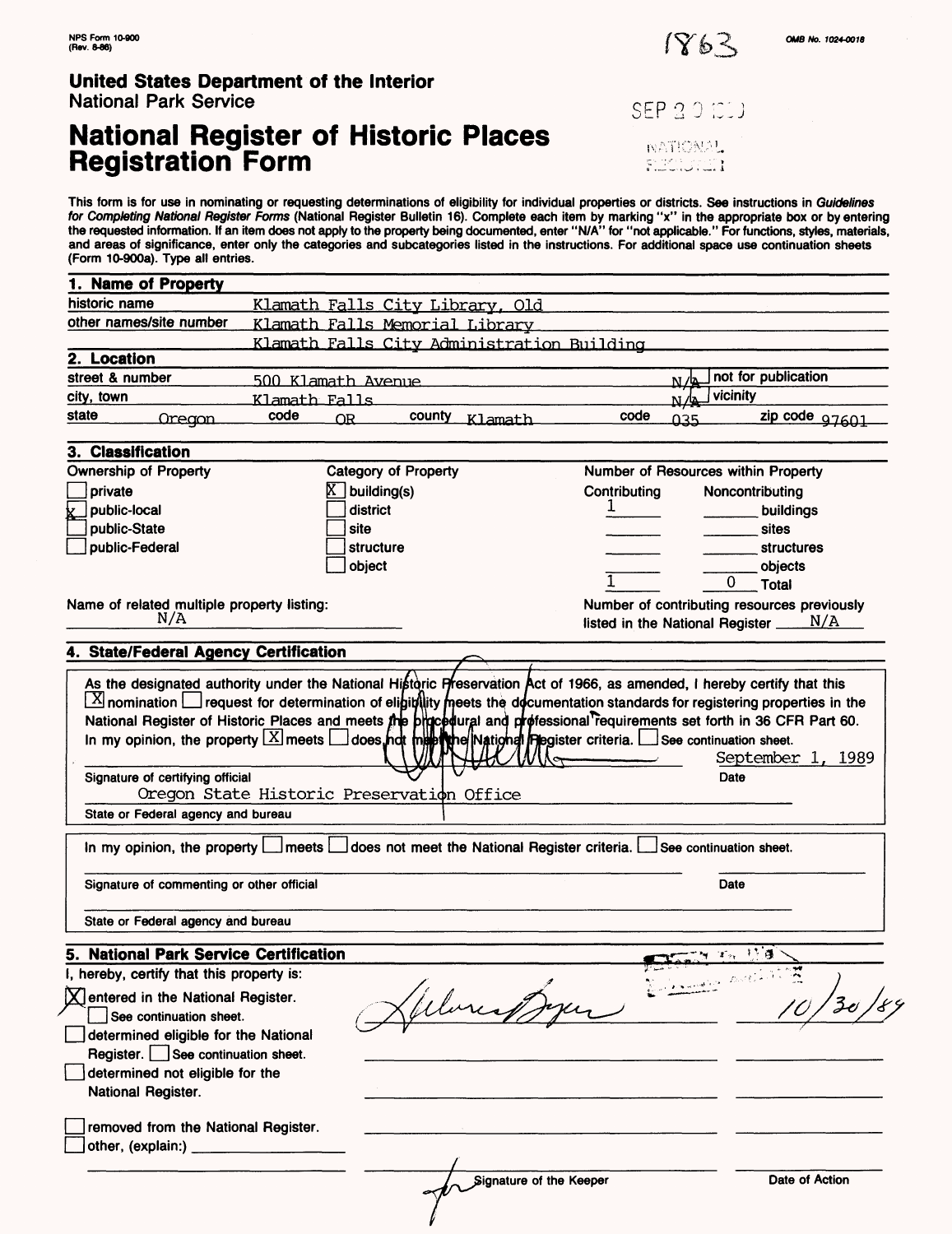|                                                | Current Functions (enter categories from instructions) |
|------------------------------------------------|--------------------------------------------------------|
| Government: government office                  |                                                        |
|                                                |                                                        |
|                                                |                                                        |
| Materials (enter categories from instructions) |                                                        |
| foundation                                     | concrete                                               |
| walls                                          | brick                                                  |
|                                                |                                                        |
|                                                |                                                        |
| roof $\_$                                      | asphalt, built-up                                      |
|                                                |                                                        |

 $\mathcal{O}(\mathcal{O}_\mathcal{O})$ 

**Describe present and historic physical appearance.**

**continuation sheet**

 $\Delta \sim 10^{11}$ 

 $\bar{\omega}$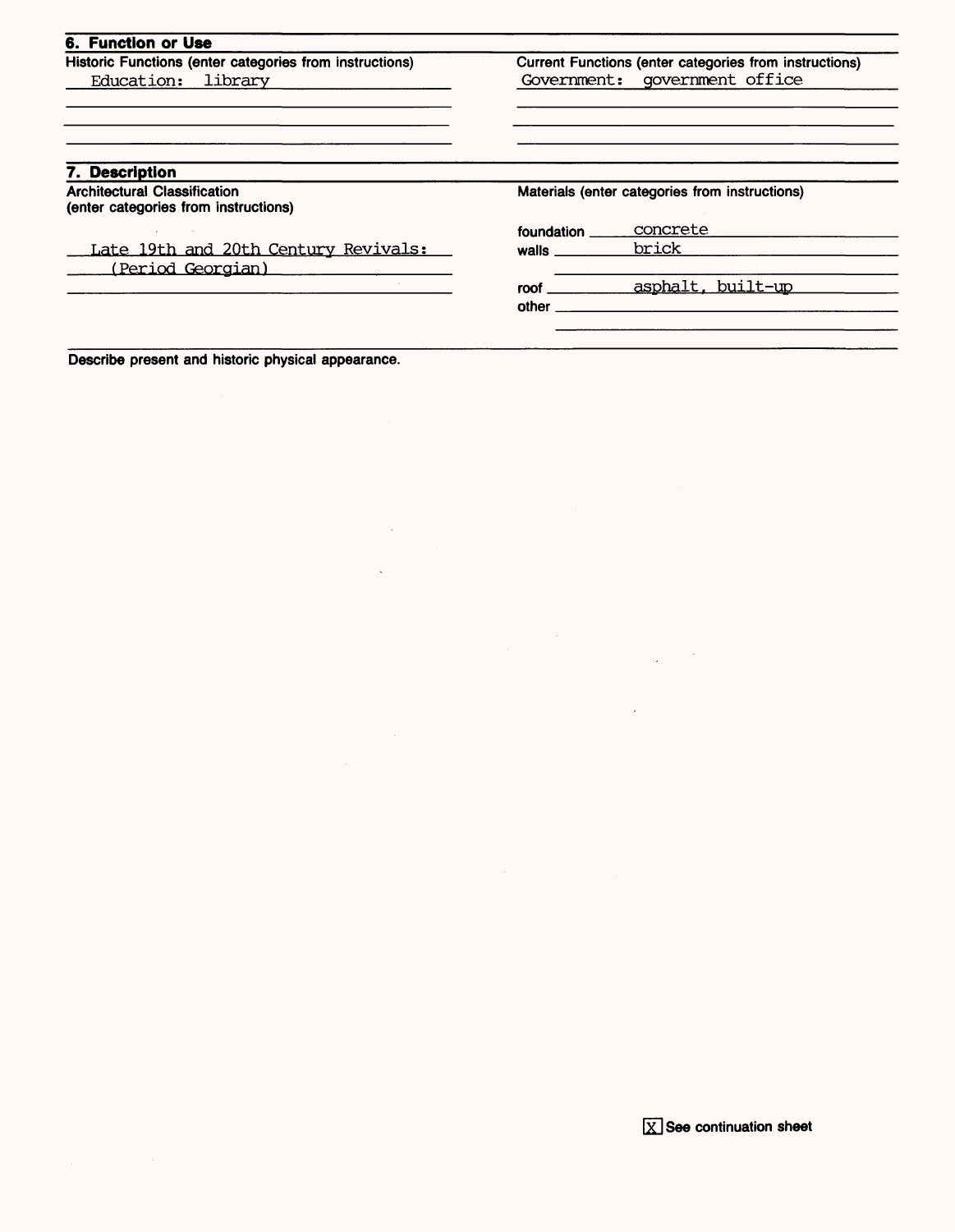# **National Register of Historic Places Continuation Sheet**

Section number  $\frac{7}{2}$  Page  $\frac{1}{2}$ 

The Period Georgian style former Klamath Falls City Library, constructed in 1926, occupies the lot on the southeast corner of Fifth Street and Klamath Avenue in the city's central business district. Now used as for city administrative offices. The two story irregularly shaped building has fanlights over the windows, full height concrete pilastered Ionic columns and a parapet<br>railing. The resource's exterior retains its integrity of derailing. The resource's exterior retains its integrity of design, setting, materials, workmanship, feeling, and association. The interior lobby and public areas retain their basic spatial arrangement. Some interior office spaces have been partitioned in larger areas.

Located in Township 38 South, Range 9 East, Section 32 (Assessor's Plat AD) in Block 76, the building stands on lots 4 and 5 in the town's Klamath Addition. The Klamath Falls City Hall (1914) stands just south of the former library at the corner of Fifth Street and Walnut Avenue. The City Library is composed of two wings and the primary public entrance occurs where the two wings join . The building faces in a northwesterly direction overlooking the intersection.

The City Library measures approximately 75' along the east and south elevations and 30' on the short ends of each wing. Two stories in height, the building has a concrete foundation and flat roof. The roof is covered with roll roofing. The walls are composed of wire-cut orange buff bricks set in a running bond pattern. Bands of vertical and end set bricks provide decora-<br>tive detail. A concrete entablature with a railing is set tive detail. A concrete entablature with a railing is set<br>atop four pilastered columns with Ionic volutes. Narrow conatop four pilastered columns with Ionic volutes. Narrow crete coping caps the brick walls.

The wood framed windows in each wing are comprised of twelvebeside - twelve casement windows with leaded muntins. Fanlights are positioned over the window openings. Each semi-circular window arch is topped by a scrolled keystone. Single twelvelight casement windows are employed in the building's central<br>section. There are seven banks of windows in the typical pattern There are seven banks of windows in the typical pattern on the upper level of the south elevation and five one-overone-double hung windows on the lower level. On the east elevation there are seven typical windows with fanlights on the upper level and smaller windows below.

,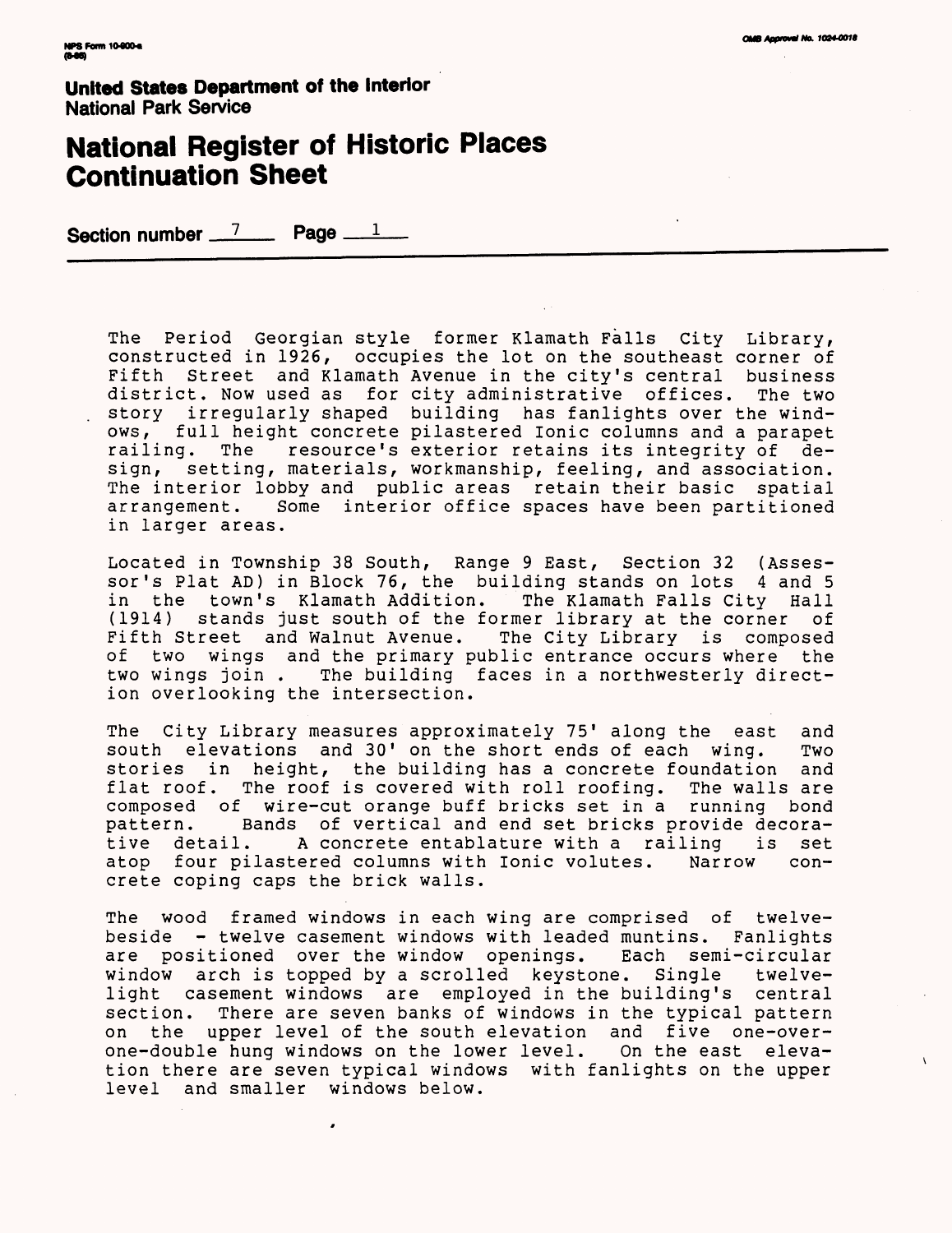# **National Register of Historic Places Continuation Sheet**

Section number 7 Page 2

Modern metal double leaf entry doors with a transom have replaced the original doors and eight-light transom. Brick stairs have been added in front of the concrete porch and a ramp provides handicapped access on one side of the entry. The original metal railing with vertical rails has been replaced with modern railing of a similar style.

On the library's interior both the vestibule and the former reading room retain their original spatial arrangement. Soft wood flooring remains throughout and the original high plastered beam ceiling in the reading room retains its height. The former librarian's office, now occupied by the mayor, is distinguished<br>by a semi-circular topped fireplace with keystone and inset a semi-circular topped fireplace with keystone and inset decorative panel. The original heavy cast andirons remain in<br>use. The original wood stair railing from the vestibule to the The original wood stair railing from the vestibule to the basement remains in place with turned balusters and wood handrail. A plaque commemorating the land donation made by Henrietta Melhase's children in her memory is affixed to the wall near the entrance to the former reading room.

The perimeter of the property is bounded by cement sidewalks. Two feet high concrete coping which originally defined paths and outlined lawn areas remains in place, although the original trees on the property have been replaced. The building is bounded on the east by an alley and on the south by a parking lot.

The former Klamath City Library retains in largest part its original appearance and is in excellent condition. The quality and repair of the exterior as well as the integrity of interior public spaces allows the resource to convey its historic associations. The library building vitally expresses the development of<br>Klamath Falls and the committment to enrichment made by the and the committment to enrichment made by the institution's founders and the community.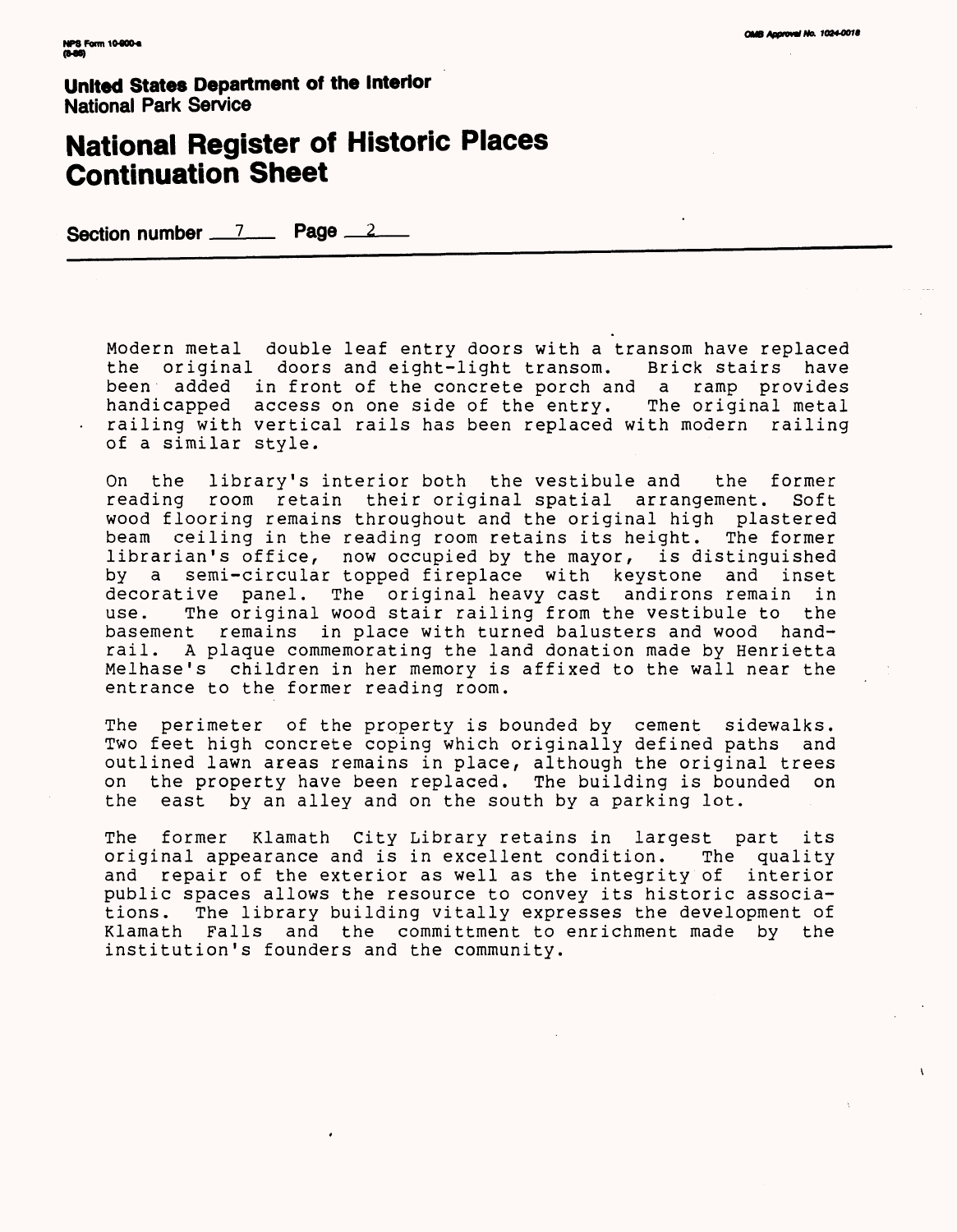| 8. Statement of Significance                                                                                        |                                                                                                             |                                  |
|---------------------------------------------------------------------------------------------------------------------|-------------------------------------------------------------------------------------------------------------|----------------------------------|
| Certifying official has considered the significance of this property in relation to other properties:<br>nationally | $x$ locally<br>statewide                                                                                    |                                  |
| Applicable National Register Criteria<br>$ X $ A<br>$\vert$ $\vert$ B<br>١C                                         | I ID                                                                                                        |                                  |
| <b>Criteria Considerations (Exceptions)</b><br>l B<br>C<br>1A                                                       | ÍE<br>i iG<br>I D<br>F                                                                                      |                                  |
| Areas of Significance (enter categories from instructions)<br>Politics/Government<br><b>Education</b>               | Period of Significance<br>1926–1930                                                                         | <b>Significant Dates</b><br>1926 |
|                                                                                                                     | <b>Cultural Affiliation</b><br>N/A                                                                          |                                  |
| <b>Significant Person</b><br>$N/\Delta$                                                                             | Architect/Builder<br><u> Marsh, Harold Dickson, architect</u><br>Coseboom, Charles N., consulting architect |                                  |

 $\gamma_{\rm g}$ 

State significance of property, and justify criteria, criteria considerations, and areas and periods of significance noted above.

 $\bar{\lambda}$ 

 $\sim$   $\sim$ 

 $\overline{\phantom{a}}$ 

 $\sim$ 

 $\label{eq:2} \frac{1}{\sqrt{2\pi}}\frac{1}{\sqrt{2\pi}}\frac{1}{\sqrt{2\pi}}\frac{1}{\sqrt{2\pi}}\frac{1}{\sqrt{2\pi}}\frac{1}{\sqrt{2\pi}}\frac{1}{\sqrt{2\pi}}\frac{1}{\sqrt{2\pi}}\frac{1}{\sqrt{2\pi}}\frac{1}{\sqrt{2\pi}}\frac{1}{\sqrt{2\pi}}\frac{1}{\sqrt{2\pi}}\frac{1}{\sqrt{2\pi}}\frac{1}{\sqrt{2\pi}}\frac{1}{\sqrt{2\pi}}\frac{1}{\sqrt{2\pi}}\frac{1}{\sqrt{2\pi}}\frac{1}{\sqrt{2$ 

 $\sim 10^{11}$  km s  $^{-1}$ 

 $\mathcal{A}^{\mathcal{A}}$ 

 $\sim$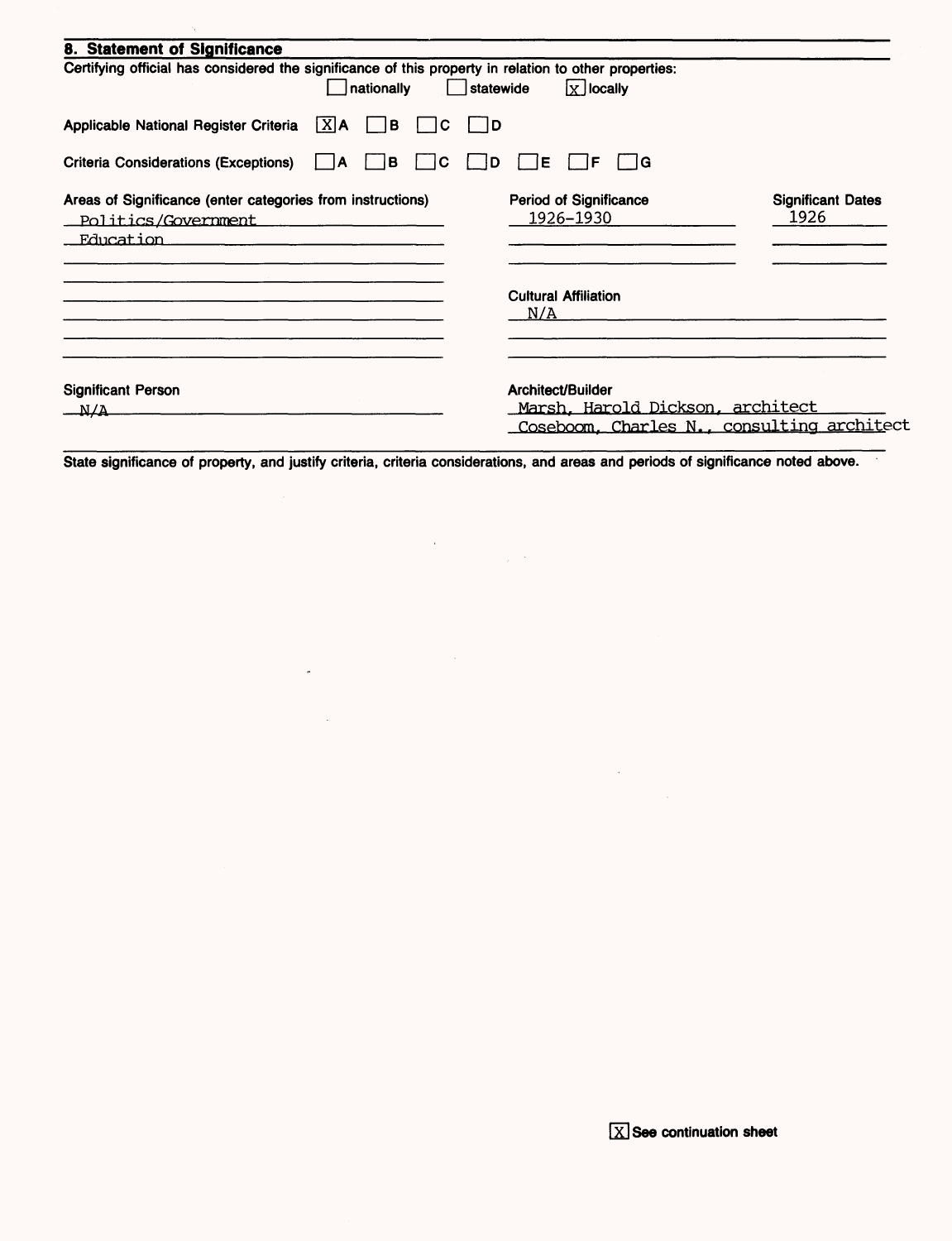| Previous documentation on file (NPS):<br>preliminary determination of individual listing (36 CFR 67)<br>has been requested<br>previously listed in the National Register<br>previously determined eligible by the National Register<br>designated a National Historic Landmark<br>recorded by Historic American Buildings<br>Survey #<br>recorded by Historic American Engineering<br>Record # | $\overline{X}$ See continuation sheet<br>Primary location of additional data:<br>State historic preservation office<br>Other State agency<br>Federal agency<br>$x$ Local government<br><b>University</b><br>Other<br>Specify repository:<br>City of Klamath Falls |
|------------------------------------------------------------------------------------------------------------------------------------------------------------------------------------------------------------------------------------------------------------------------------------------------------------------------------------------------------------------------------------------------|-------------------------------------------------------------------------------------------------------------------------------------------------------------------------------------------------------------------------------------------------------------------|
| 10. Geographical Data                                                                                                                                                                                                                                                                                                                                                                          |                                                                                                                                                                                                                                                                   |
| Klamath Falls, Oregon-California<br>0.24<br>Acreage of property _                                                                                                                                                                                                                                                                                                                              | 1:62500                                                                                                                                                                                                                                                           |
| <b>UTM References</b><br>$4,6$ 7 5 1 2 5<br>6000625<br>A 11 10 1<br>Northing<br>Zone<br>Easting<br>C                                                                                                                                                                                                                                                                                           | в<br>Northing<br>Zone<br>Easting<br>D<br>See continuation sheet                                                                                                                                                                                                   |
| <b>Verbal Boundary Description</b>                                                                                                                                                                                                                                                                                                                                                             |                                                                                                                                                                                                                                                                   |
| Meridian, in Klamath Falls, Klamath County, Oregon. It is legally described as Lots 4<br>and 5 of Block 76 in the Klamath Addition to Klamath Falls, Oregon, and is otherwise<br>identified as Tax Lot 9100 at said location.                                                                                                                                                                  | The nominated property is located in SE <sup>1</sup> <sub>4</sub> NE <sup>1</sup> 4, Section 32, Township 38S, Range 9E, Willamette                                                                                                                               |
|                                                                                                                                                                                                                                                                                                                                                                                                | See continuation sheet                                                                                                                                                                                                                                            |
| <b>Boundary Justification</b>                                                                                                                                                                                                                                                                                                                                                                  |                                                                                                                                                                                                                                                                   |
| The nominated area of approximately one-quarter acre is comprised of the entire urban<br>tax lot occupied by the old Klamath Falls City Library Building from 1926 onwared.                                                                                                                                                                                                                    |                                                                                                                                                                                                                                                                   |
|                                                                                                                                                                                                                                                                                                                                                                                                | See continuation sheet                                                                                                                                                                                                                                            |

 $\label{eq:2.1} \mathcal{L}(\mathcal{L}^{\mathcal{L}}_{\mathcal{L}}(\mathcal{L}^{\mathcal{L}}_{\mathcal{L}})) = \mathcal{L}(\mathcal{L}^{\mathcal{L}}_{\mathcal{L}}(\mathcal{L}^{\mathcal{L}}_{\mathcal{L}})) = \mathcal{L}(\mathcal{L}^{\mathcal{L}}_{\mathcal{L}}(\mathcal{L}^{\mathcal{L}}_{\mathcal{L}}))$ 

| 11. Form Prepared By |                          |       |                          |  |
|----------------------|--------------------------|-------|--------------------------|--|
| name/title           | Katherine C. Atwood      |       |                          |  |
| organization         | N/A                      | date  | <u>February 1989</u>     |  |
| street & number      | 102 South Pioneer Street |       | telephone (503) 482-8714 |  |
| city or town         | Ashland                  | state | -Oregon - zip code 97520 |  |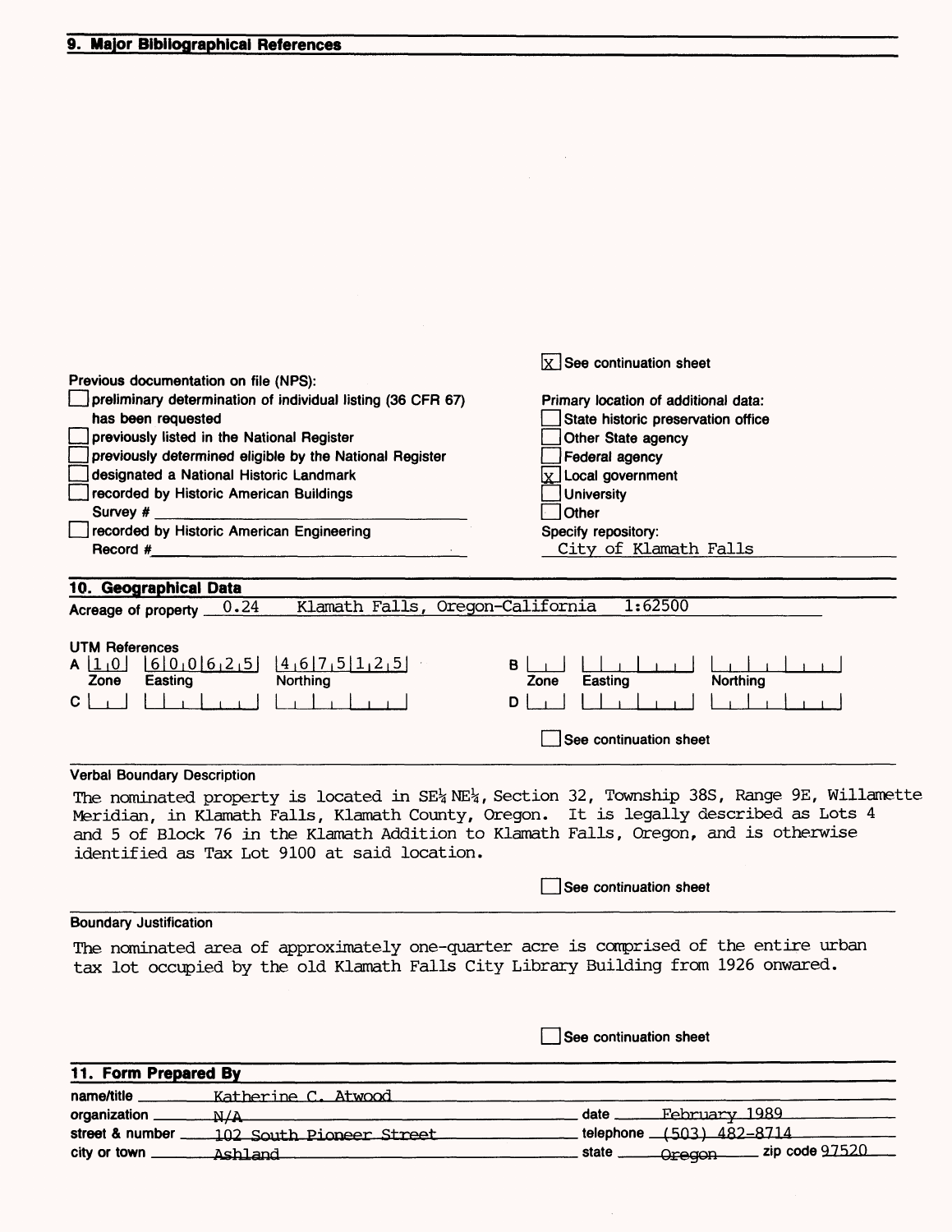## **National Register of Historic Places Continuation Sheet**

Section number 8 Page 1

The historic City Library in KLamath Falls, Oregon is located at the southeast corner of the intersection of KLamath Avenue and 5th Street, in close proximity to the City Hall.

The two-story brick building on high basement is faced with orange/buff-colored brick. It was built in 1926 from plans prepared by Harold D. Marsh of Portland, with Charles Coseboom as local consulting architect. It is an equilateral Lshaped configuration opening to the street corner. Its inner angle is filled by a diagonal entrance section fronted by a staircase and portico of concrete comprised of engaged Ionic columns and a Classical entablature with high attic parapet. The main entrance has a Baroque tabernacle framement.

With the exception of its grand portico, exterior elevations are sparingly detailed and have an economical pared-down angularity in which taut brick string courses at the cornice line and round arched windows with fanlights are the only relief to the wall plane. Stylistically, the building is a late version of Beaux Arts Classicism in the Georgian vein which is so simplified it tends toward modernism. Though the building was superseded for library purposes and is now occupied by the City of KLamath Falls, spatial organization of the vestibule and central reading room is generally intact and expressive of the circulation patterns of a modern library.

The same developments in transportation, commerce and population growth which inspired construction of KLamath Falls' new city hall in the Progressive era prompted construction of a free public library outlying the central business district in 1914. That early project, financed by a Carnegie Corporation grant, proved too remote from the city center to be practical. The earlier-established and independently operated Women's Library Club in downtown Klamath Falls, with its limited space, also had fallen short of meeting the city's needs. Consequently, a bond issue was initiated for construction of a new city library in 1924, and construction was completed in 1926. Neither of the predecessor library buildings stands today. The City Library of 1926 was operated at KLamath Avenue and 5th Street until 1969, at which time City and County Libraries consolidated at the County Library building, opened in 1954.

The old City Library is significant under National Register Criterion A as the home of the only successful municipal library operated in KLamath Falls in the period of its historic growth and upbuilding, 1910 to 1930. Together with the City Hall on the neighboring block across 5th Street, the old Library makes up an historical municipal building ensemble illustrative of KLamath Falls' period of high promise before the Great Depression.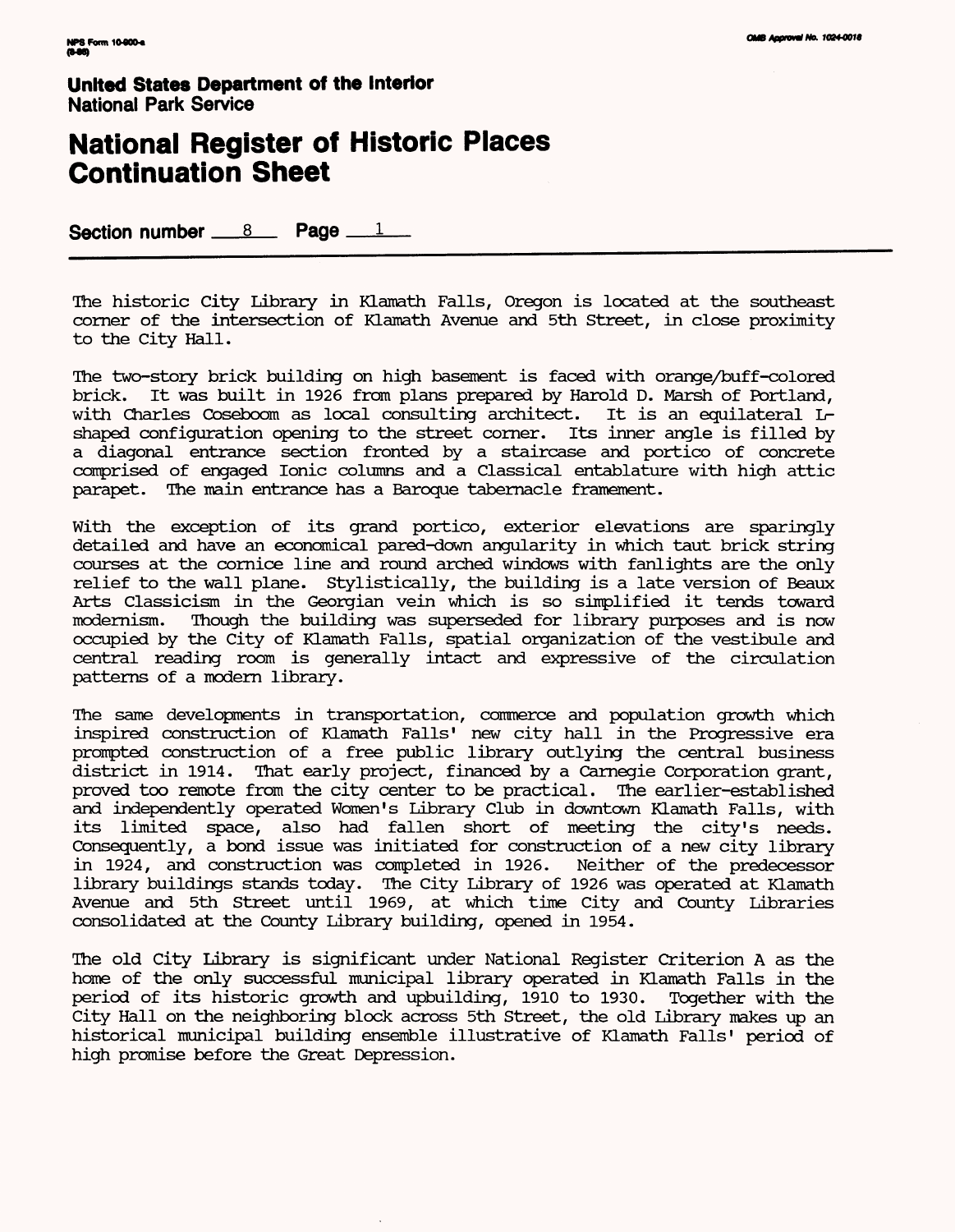# **National Register of Historic Places Continuation Sheet**

Section number <u>3</u> Page 2

The Period Georgian style Klamath Falls City Library, constructed in 1926, is locally significant under Criteria A for its historic associations with events that contributed to the broad patterns of Klamath Falls' development. Steady population growth encouraged a local organization to promote construction of a modern, well equipped public library in the central district. The new library achieved its significance between 1926 and 1936, a decade in which intense development and later economic decline contrasted sharply in Klamath Falls. The resource is significant in the area of Politics/Government as the primary extant library supported by the community and in the area of Education as a source for the enrichment and refreshment of its citizens. The Klamath Falls City Library retains its integrity of location, design, materials, workmanship, and feeling and clearly conveys its historic associations.

Klamath Falls, first known as Linkville, was established in 1867 when a trading post and ferry were built on the Link River, a short stream which connects Upper Klamath Lake with Lake<br>Ewauna. In 1871 the post office opened, joining a store, Ewauna. In 1871 the post office opened, hotel, blacksmith shop, feed stable, and approximately 40 residents. Lake County was formed in 1874 and Linkville was named the temporary county seat. (1)

On November 11, 1882 Linkville was named county seat of the newly recognized Klamath County. When the city charter was granted in February, 1889, the town had 384 people. (2) The economy thrived, but a series of fires between September, 1889 and July, 1894 devestated the town, by now called Klamath Falls. The fires' destruction effectively ended development during the last decade of the century.

The new century saw increased development in Klamath Falls. The Klamath Addition was platted in 1900 and the same year the Klamath Basin irrigation project promised extensive agricultural development of rural areas. During 1901-1903 the first railroad to enter the county was built to serve the lumber mills. (3) In 1904 one million acres of public land became available for agricultural use, and construction of a railroad line from Weed, California to Klamath Falls was announced for 1905. New additions were platted and soon eighty buildings were under construction including two large schools, a hotel, and several commercial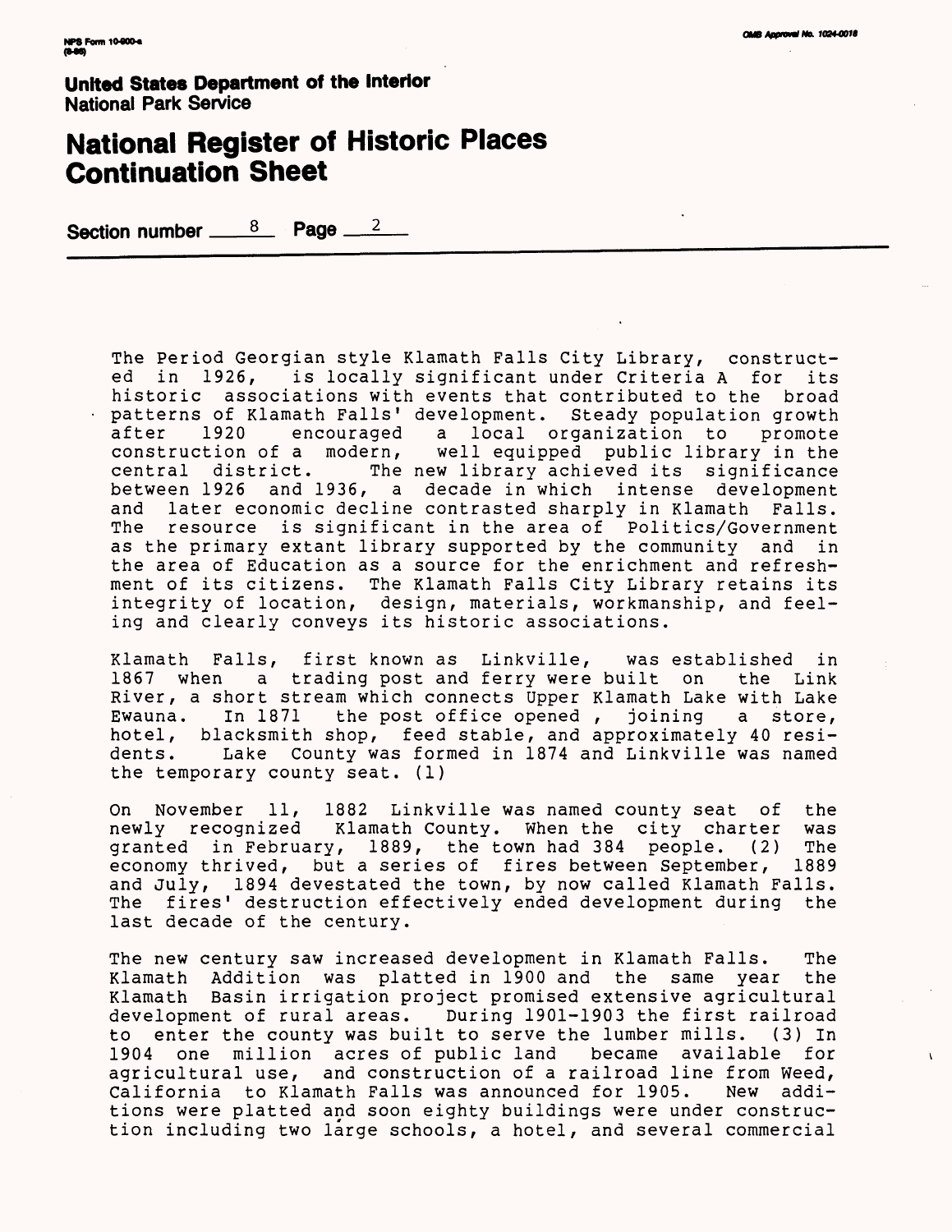# **National Register of Historic Places Continuation Sheet**

Section number 8 **Page** 3

buildings.(4) A Southern Pacific firm, the Klamath Development Company, acquired large tracts of local land in anticipation of a population boom. A rival organization, the Klamath Falls Land and Transportation Company, bought and promoted the Buena Vista Addition in northern Klamath Falls. (5)

Klamath Falls' population, which had numbered 447 in 1900, was counted at 2,758 by 1910. (6) By 1913 there were 39 sawmills and eight box factories employing 4200 people in the Klamath Basin. The years 1911 to 1920 saw extensive growth -- the population would reach 4,801 by 1920.(7) Schools, churches, fraternal and civic buildings were all constructed during the decade. In the summer of 1917 the Evening Herald reported that Klamath Falls could boast:

> ... a \$250,000 hotel, a \$45,000 passenger depot, a \$25,000 Carnegie Library, \$50,000 City Hall, a \$50,000 Elk's home, and asphalt pavement which covers more than five miles of city streets. (8)

Klamath Falls experienced its most intense growth between 1921<br>and 1930. The population grew from 4801 in 1920 to 6,093 in and 1930. The population grew from 4801 in 1920 to 6,093 in In 1922 the Green Springs Highway between Klamath County and the Rogue Valley was opened on an all year basis. Miles of high-way between Klamath Falls and Bend, Oregon were completed and the rail line between Weed, California and Eugene,<br>Oregon through Klamath Falls was finished. The Great Northern Oregon through Klamath Falls was finished. Railway line built through Klamath Falls in 1927. A government census report declared that Klamath Falls had experienced the greatest growth in relation to population of any city in the United states between 1923 and 1928. Forty-seven commercial or institutional buildings were raised during the decade. By 1930 Klamath Falls stood briefly as the fourth largest city in Oregon. (10)

In addition to the commercial buildings, churches, and theatres that appeared in the central district a new community library was planned. For over twenty years a devoted group of citizens had determinedly kept alive the concept of a centrally located city library.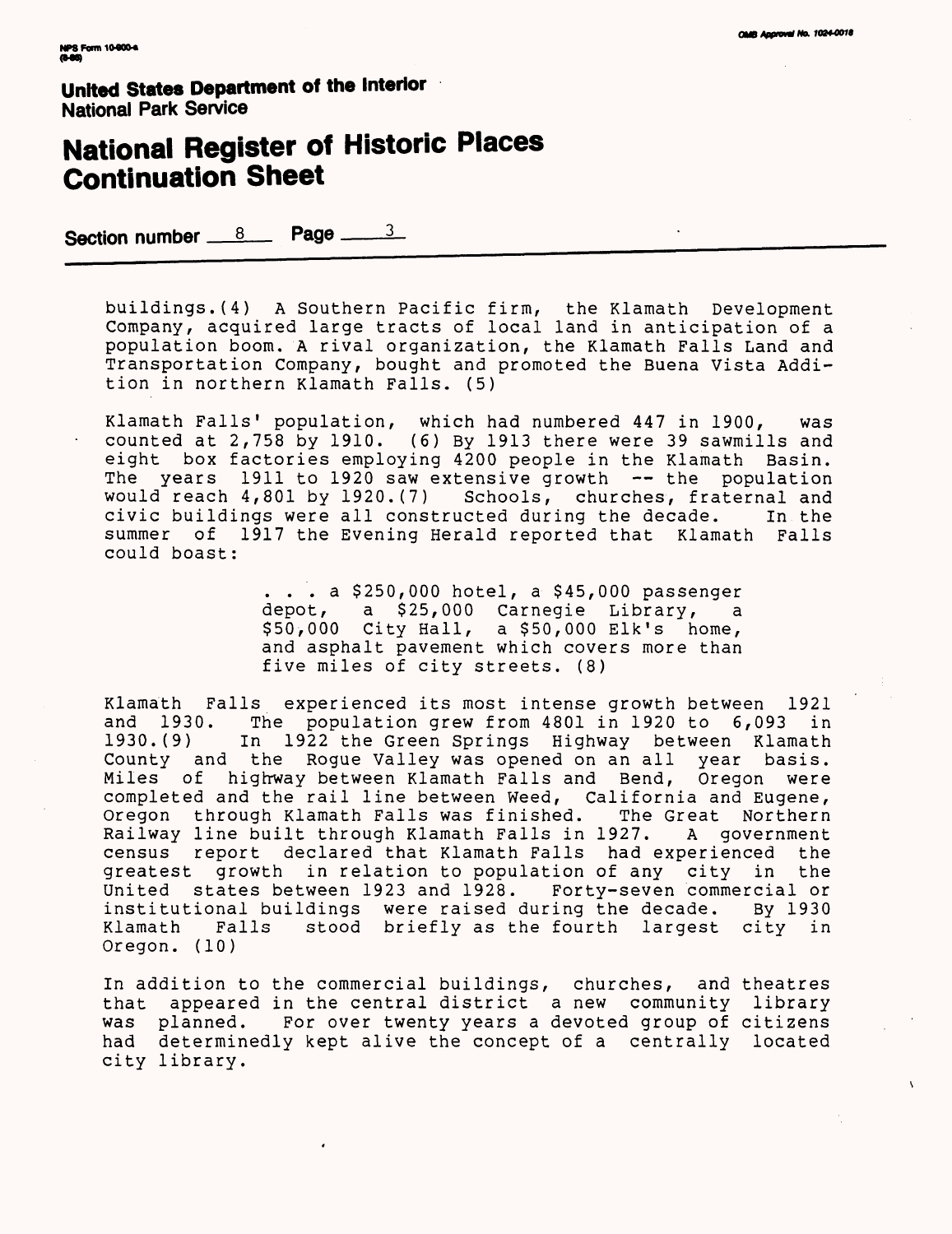# **National Register of Historic Places Continuation Sheet**

Section number <u>8</u> Page 4

The Women's Library Club formed December 12,. 1904 and opened a reading room at Second and Main Street in November, 1905. In 1907 the Methodist Church offered to sell a small building on the corner of Third and Main to the group, stipulating only that the structure be moved from the site. The Library Club purchased the building and transported it across Main Street to the northwest corner of the Courthouse block. (11)

In 1913 the Carnegie Corporation awarded Klamath Falls \$20,000<br>for a new free county library. Developers of the Hot Springs for a new free county library. Developers of the Hot<br>area, northeast of town, insisted on siting the library northeast of town, insisted on siting the library there. While they assumed that the existing library would donate their books and equipment for the new building the Women's Library Club decided that the new building would be too far from the population and chose to remain at their own location.(12)

The Carnegie building opened in September, 1914 and Klamath Falls had two free public libraries. Beset by problems, the Carnegie library was closed by the court in March, 1915 for Carnegie library was closed by the court in March, 1915 being too small, too expensive and incomplete. The formal opening of that institution was not held until June 29, 1921. Discussions of consolidating the two institutions remained unsatisfactory, and the Library Club members initiated a \$50,0000 bond issue for a new city library. The voters approved the bonds<br>in Wovember, 1924. The children of Mrs. Henrietta Melhase in November, 1924. The children of Mrs. Henrietta Melhase donated land at the corner of 5th and Klamath Avenues as a memorial to their mother. Architects Harold D. Marsh of Portland and Charles N. Coseboom of Klamath Falls were selected to design the building. (13)

On June 17, 1926 the Evening Herald announced:

Bids for the \$40,000 structure to be located at Fifth and Klamath Avenue will be recieved by the City Library Board June 29. . . Plans, drawn by Charles N. Coseboom, local architect, and Harold D. Marsh, Portland architect, have been approved. The building will be of brick construction on the exterior, stained quartered oak on the first floor of the interior and attractively painted frame wood work in the basement. It will be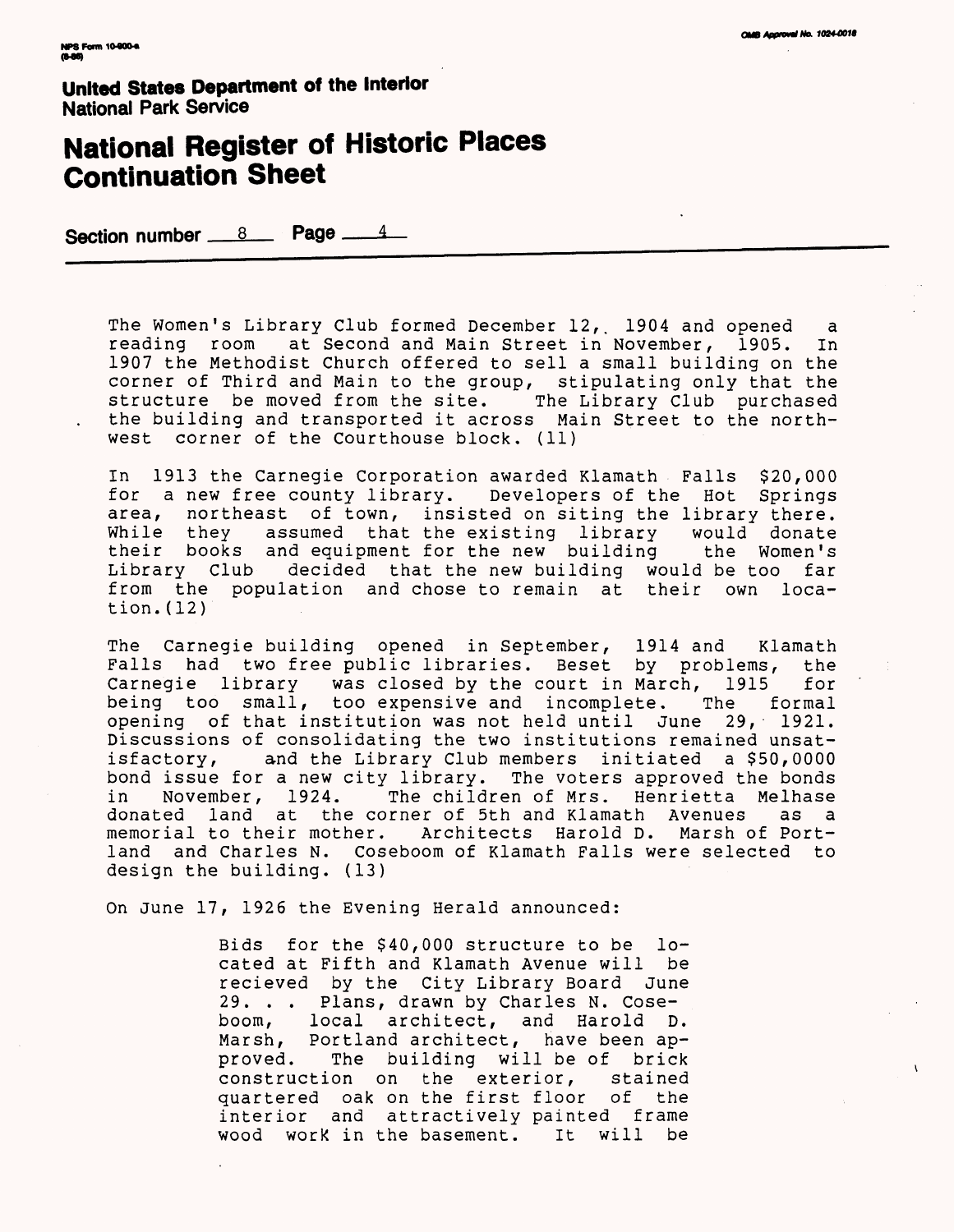# **National Register of Historic Places Continuation Sheet**

Section number <u>8</u> Page  $5$ 

built in an L shape with the entrance at the intersection of Fifth and Klamath On the first floor will be an adult reading room, a children's reading<br>room, a technical reference room and room, a technical reference the librarian's office. In the basement will be located an auditorium, committee and story room, and women's club room and kitchen. (14)

Construction began during the summer of 1926 with the Portland firm of Hart, Brooks and Company in charge. In January, 1927 they declared the building complete and the official opening was held February 16, 1927. After twenty-two years the Library Club realized their dream. Residents called all that cold Febru-< ary afternoon to admire the new building and to congratulate the club members. (15) The institution immediately became an important part of the city's character. Crowded with readers during the years of population growth, the library was no less important during the dull years of the Depression. As public libraries always do during desperate economic times, the Klamath Falls City Library welcomed citizens who were without work and offered them diversion, respite and a respectable place spend their days.

The architects, Harold Dickson Marsh A.I.A, of Portland, and Charles N. Coseboom of Klamath Falls, teamed to complete the facility. Harold Marsh was born in Portland February 1, 1889 to Robert K. and Marie Geer Marsh. His father was a printer -his mother was the daughter of the pioneer diarist Elizabeth Dickson Geer. Marsh received his undergraduate degree from Oregon State College in 1910 and a Master of Science degree from M.I.T in 1913. After World War I service he returned to Portland and worked as a draftsman until 1921 when he recieved his Oregon architect's license. From 1933 to 1949 Marsh was associated with George Howell Jones, in the firm Jones and Marsh. He died April 28, 1969 in Portland, Oregon. (16)

In addition to the Klamath Falls City Library Marsh executed plans for the Fremont Grade School, Klamath Falls Union High School, Hot Springs Addition Grade School -- all in Klamath<br>Falls: buildings at 10614 Mt. St. Helens Road, 219-223 W. Falls; buildings at 10614 Mt. St. Helens Road, Burnside Street, 1900 N. Interstate Ave, 985 N.E. 21st Avenue, 3536 S.E. 26th Ave,'in Portland, Oregon, and collaborated with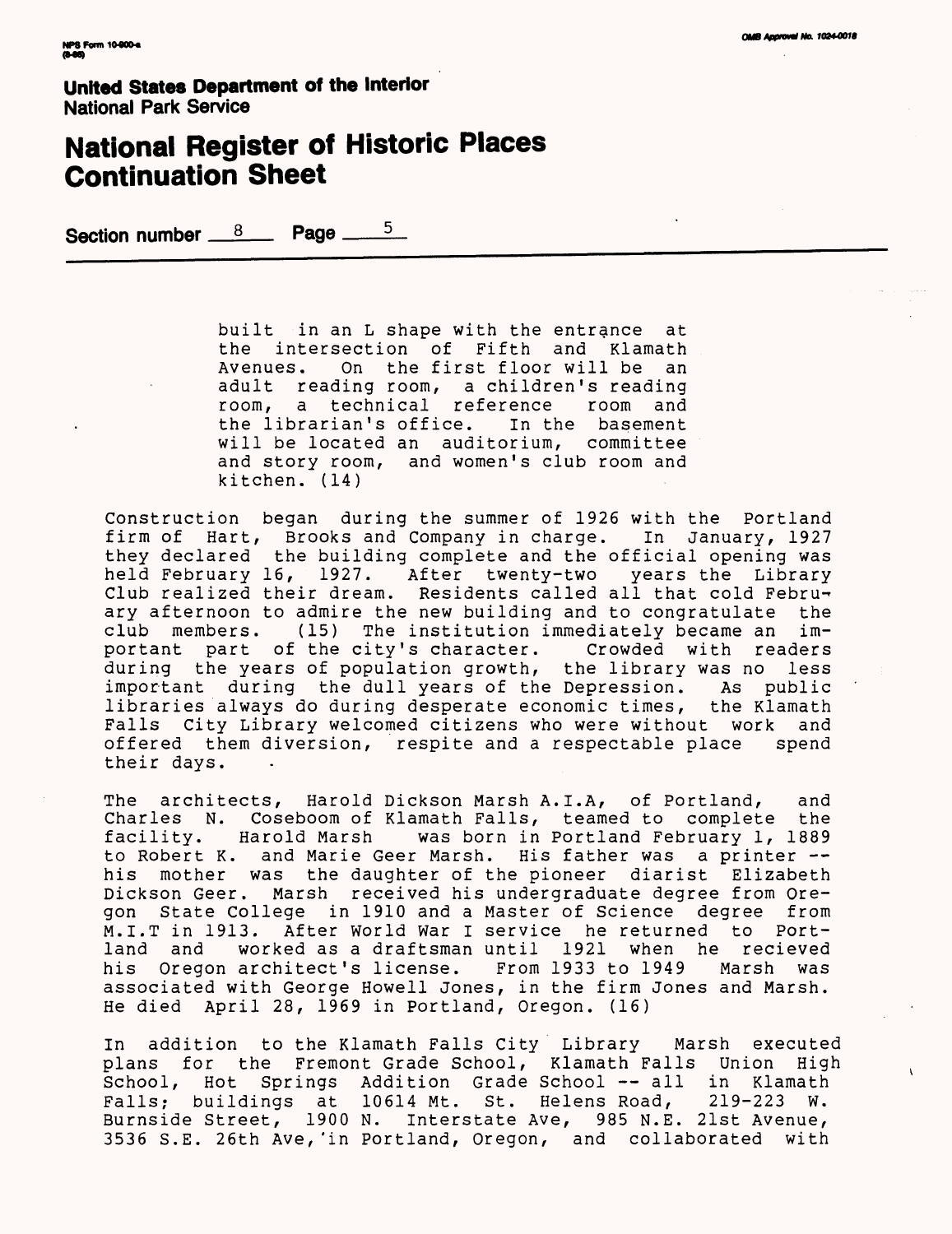$\mathbf{r}$ 

**United States Department of the Interior** National Park Service

# **National Register of Historic Places Continuation Sheet**

Section number <u>8</u> Page 6

George Jones on 2811 N.E. Holman Street, 1131 S.E. Powell Blvd, the downtown Portland Fire Station and Gill Coliseum at Oregon State University. (17)

Charles N. Coseboom, associated with Marsh on the Klamath Falls City Library, was born December 11, 1890 to Matthew w. and Edith Coseboom at Pomona California. He moved wih his parents to Klamath Falls in 1908 where his father worked for many years as the city street inspector for the State Highway Department. Coseboom, a graduate of the Los Angeles Polytechnic Institute, worked with several architects during his years in Klamath Falls including R.E. Wattenburg, Harold Marsh, Charles James, and Howard<br>Perrin. Coseboom left Klamath Falls during the Depression years Perrin. Coseboom left Klamath Falls during the Depression years Washington D.C. where he took a position with the United States Treasury Department. (18)

Coseboom was supervising architect for the Great Northern Passenger Station in Klamath Falls, working for architect Charles D. James of Portland, Oregon. Other buildings in Klamath Falls with which he is credited include the Metropolitan Hotel<br>tion, the Vox Theatre (renovation), the Mcarthy Buildi the Vox Theatre (renovation), the Mcarthy Building at Seventh and Pine Streets, and Molotore's Hotel at Tenth and Main Streets. (19)

Post - war growth in Klamath County soon crowded local public buildings. In order to obtain a modern facility for the entire county, Howard Perrin designed a new library in 1954 which was<br>built by Burkhard Construction Comapny for \$200,000. In July, built by Burkhard Construction Comapny for \$200,000. 1969 the administration of the county and city library systems was officially merged and the city library equipment and staff<br>moved to the newer county library. (20) The city of Klamath moved to the newer county library .  $(20)$ Falls has occupied the former library building since its original function ended. The large reading room and interior details remain intact and city offices function efficiently in the space.

In its location and appearance the former Klamath Falls City Library successfully represents the theme of that community's development during the years 1926 to 1936. Integrity of materials and craftsmanship is evident on both the interior and exterior of the resource. In its feeling and association the resource evokes the sense of the period in which it gained historic significance.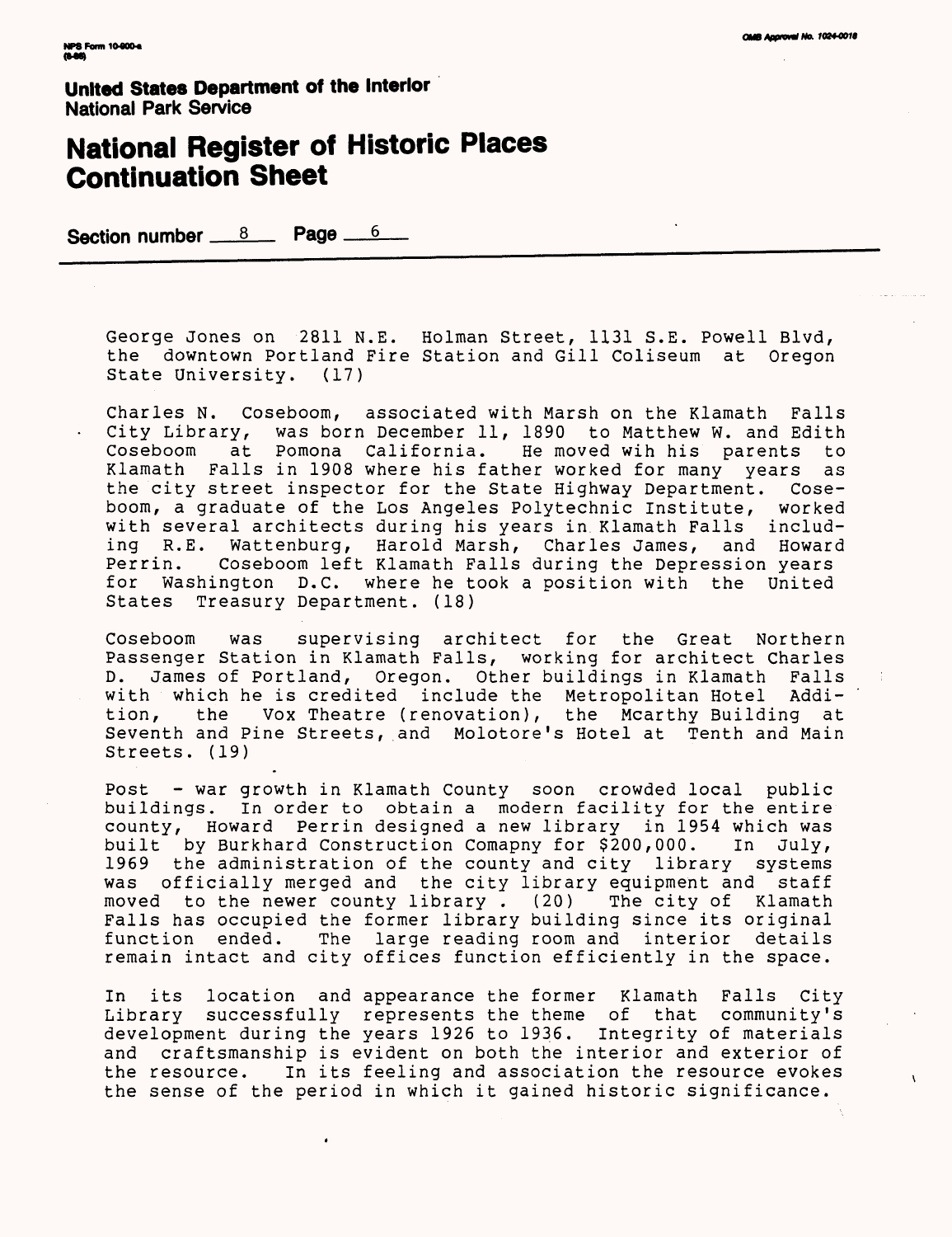$\mathbf{A}$ 

**United States Department of the Interior** National Park Service

# **National Register of Historic Places Continuation Sheet**

Section number 8 Page 7

#### Notes

- (1) McArthur, Lewis A., 1974. OREGON GEOGRAPHIC NAMES, (Portland, Oregon: Oregon Historical Society), p. 433; AN ILLU- . STRATED HISTORY OF CENTRAL OREGON, EMBRACING WASCO, SHERM-AN, GILLIAM, WHEELER, CROOK, LAKE AND KLAMATH COUNTIES, STATE OF OREGON. 1905. (Spokane, Washington, Western Publishing Company), p. 977.
- (2) Good, Rachel Applegate, 1940. HISTORY OF KLAMATH COUNTY, (Klamath Falls, Oregon) p. 63.
- (3) Dicken, Samuel N., Emily F. 1985. THE LEGACY OF ANCIENT LAKE MODOC; A HISTORICAL GEOGRAPHY OF THE KLAMATH LAKES BASIN, pp. 1-13; 1-14.
- (4) Tonsfeldt, Ward. Klamath Falls Cultural Resource Survey, 1986, p. 60.
- (5) Ibid.; KLAMATH ECHOES, NO. 5, Centennial Issue Part II, (1967) p. 78.
- (6) "Population of Oregon Cities and Counties and Metropolitan Areas, 1850-1957," (Oregon State University: Bureau of Municipal Research and Service, Information Bulletin No.  $106.$ ) p. 4.
- (7) Ibid.
- (8) Klamath Falls Evening Herald, July 13, 1917.
- (9) "Population of Oregon Cities and Counties and Metropolitan Areas, 1850-1957," (Oregon State University: Bureau of Municipal Research and Service, Information Bulletin No. 106) p. 4
- (10) Tonsfeldt, Ward. Klamath Falls Cultural Resource Survey, 1986, p. 60.
- (11) KLAMATH COUNTY HISTORY, 1984. Klamath Falls, Oregon: Klamath County Historical Society, pp. 44-45.
- (12) IBID.; Good, Rachel Applegate, 1940. HISTORY OF KLAMATH COUNTY, (Klamath Falls, Oregon) pp. 143-144.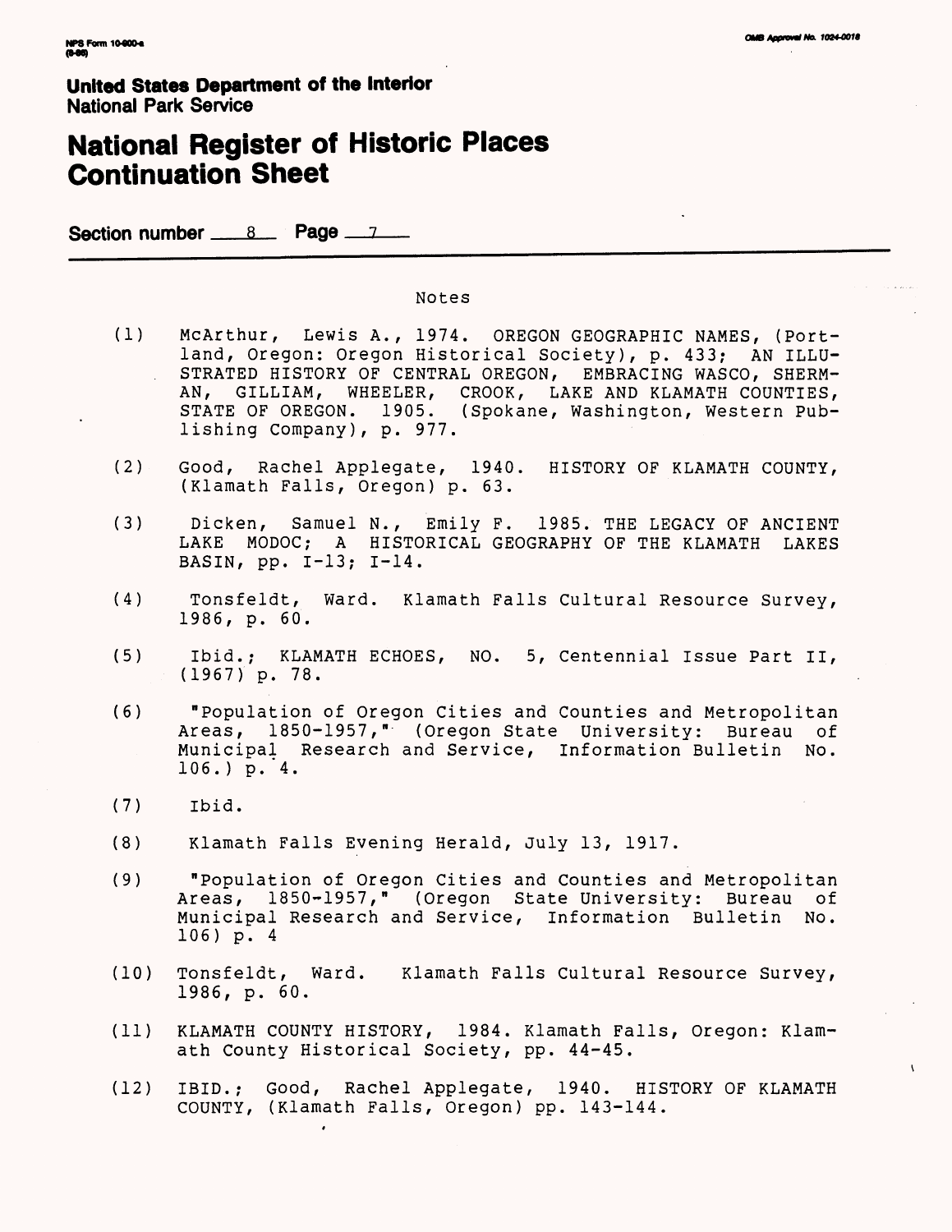### **National Register of Historic Places Continuation Sheet**

Section number  $8$  Page  $8$ 

- (13) Manuscript, n.d., Archives of Klamath County Library
- (14) Klamath Falls Evening Herald, June 17, 1926, 1:3.
- (15) KLAMATH COUNTY HISTORY, 1984. Klamath Falls, Oreogn, Klamath County Historical Society, pp. 44-45; Manuscript, n.d. Archives, Klamath County Library.
- (16) Harold Marsh married Florence Eastman on October 1, 1922. was president of the Oregon Chapter of American Artists Professional League and orignator of the Marsh Library Plan, which made possible the circulation of art work through the Portland Public Library. (Obituary, Art Digest 11:22, January 15, 1937, pp. 32-33; Portland Oregonian, December 16,  $\overline{1}936$  16:3; Ibid., November 4, 1934, I, 13:3-4. Marsh married Laura Spring in 1939. Marsh married Laura Spring in 1939.

CAPITOL'S WHO'S WHO FOR OREGON, Portland: Capitol Publishing Co., 1948, p. 301

Portland Telegram, April 1, 1930 22:5

Portland Oregonian,. May 1, 1969 III: 5

WHO'S WHO ON THE PACIFIC COAST, A BIOGRAPHICAL DICTIONARY OF LEADING MEN AND WOMEN OF THE PACIFIC COAST STATES, Volume I, Chicago: Larkin, Roosevelt and Larkin, Ltd. 1947, p. 657.

WHO'S WHO IN OREGON: BIOGRAPHICAL DICTIONARY OF MEN AND WOMEN WHO ARE BUILDING A STATE. Oregon City, Oregon: Oregon City Enterprise, 1929.

- (17) Evening Herald, May 29, 1928; Richard E. Ritz F.A.I.A, January 12, 1989.
- (18) Good, Rachel Applegate. HISTORY OF KLAMATH COUNTY, (Klamath Falls, Oregon, p. 317; Klamath Falls Directory, 1920, 1930, 1936, 1940.
- (19) Klamath Falls Evening Herald, March 24, 1923; June 17, 1926, p. 1; March 15, 1928; Tonsfeldt, Ward. Klamath Falls Cultural Resource Survey, 1986.
- (20) KLAMATH COUNTY HISTORY, 1984. Klamath Falls, Oregon, Klamath County Historical Society, pp. 44-45.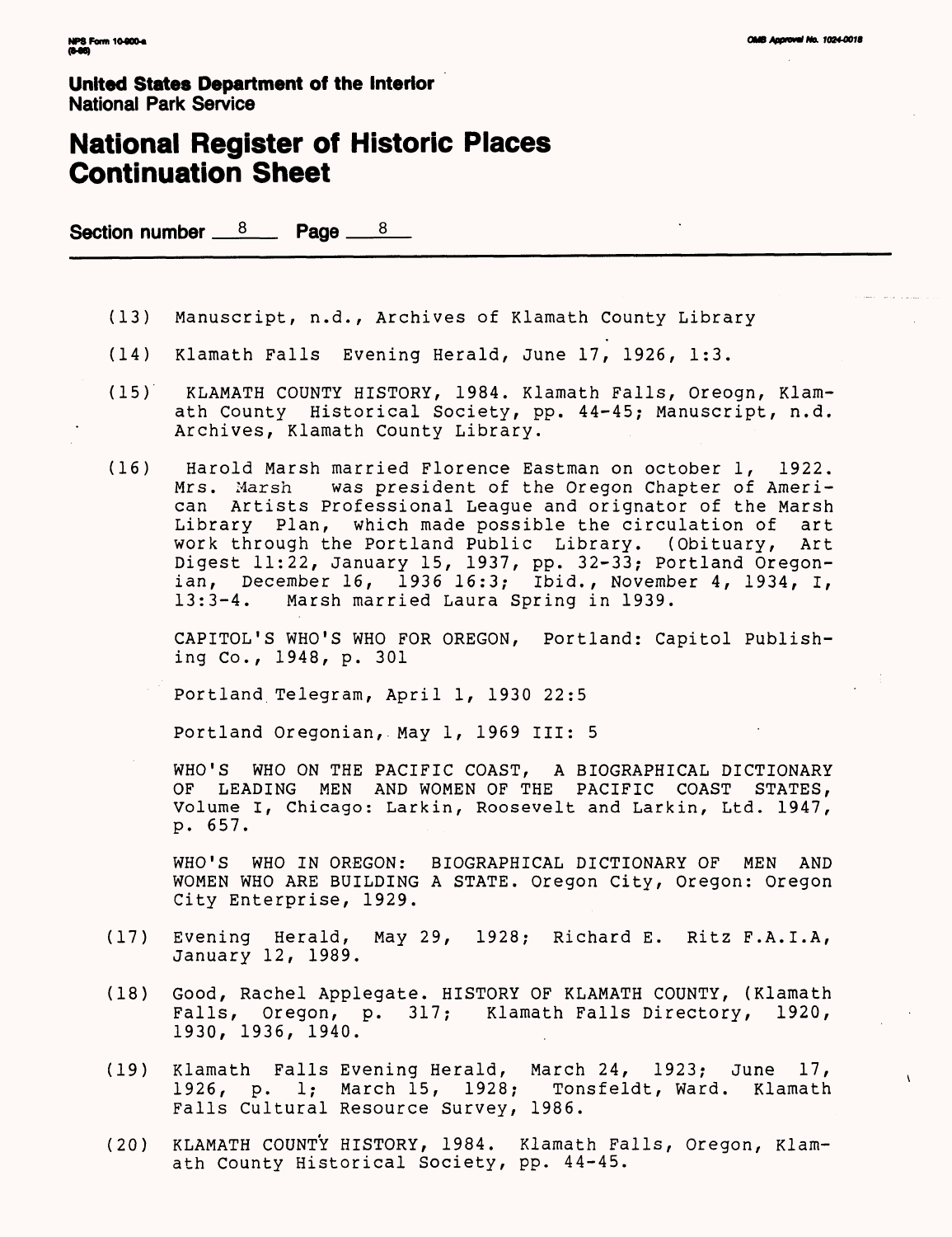### **National Register of Historic Places Continuation Sheet**

Section number  $9$  Page  $1$ 

An Illustrated History of Central Oregon, Embracing Wasco, Sherman, Gilliam, Wheeler , Crook, Lake and Klamath Counties, State of Oregon. 1905. Spokane, Washington: Western Publishing Company Dicken, Samuel N. , Emily F., 1985. The Legacy of Ancient Lake Modoc; A Historical Geography of the Klamath Lakes Basin. Good, Rachel Applegate, 1940. History of Klamath County, Klamath Falls, Oregon. Evening Herald (Klamath Falls), July 13, 1917; March 23, 1923; June 17, 1926; March 15, 1928; May 29, 1928. Klamath Echoes, No. 5, Centennial Issue, Part II, (1967) Klamath County History, 1984. Klamath Falls, Oregon: Klamath County Historical Society. McArthur, Lewis A., 1974. Oregon Geographic Names, Portland, Oregon: Oregon Historical Society. Qregonian (Portland) May 1, 1969 Ritz, Richard E. (F.A.I.A.), January 12, 1989. Telegram (Portland) April 1, 1930 Tonsfeldt, Ward, Klamath Falls Cultural Resources Survey, 1986. Who's Who For Oregon, Portland: Capitol Publishing Co., 1948. Who's Who On The Pacific Coast, A Biographical Dictionary Of Leading Men and Women of the Pacific Coast States, Volume I, Chicago: Larkin, Roosevelt and Larkin, Ltd.1947, p. 657.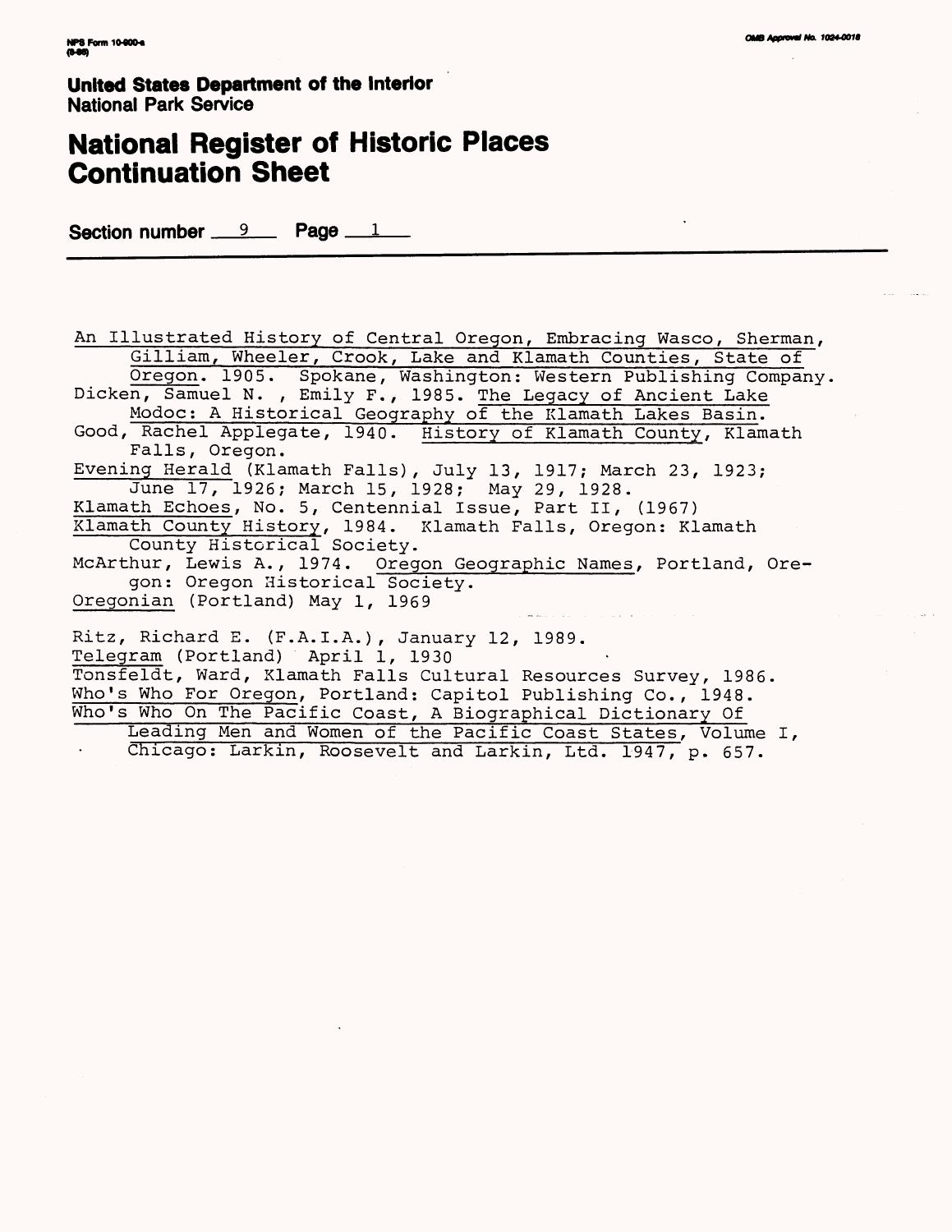